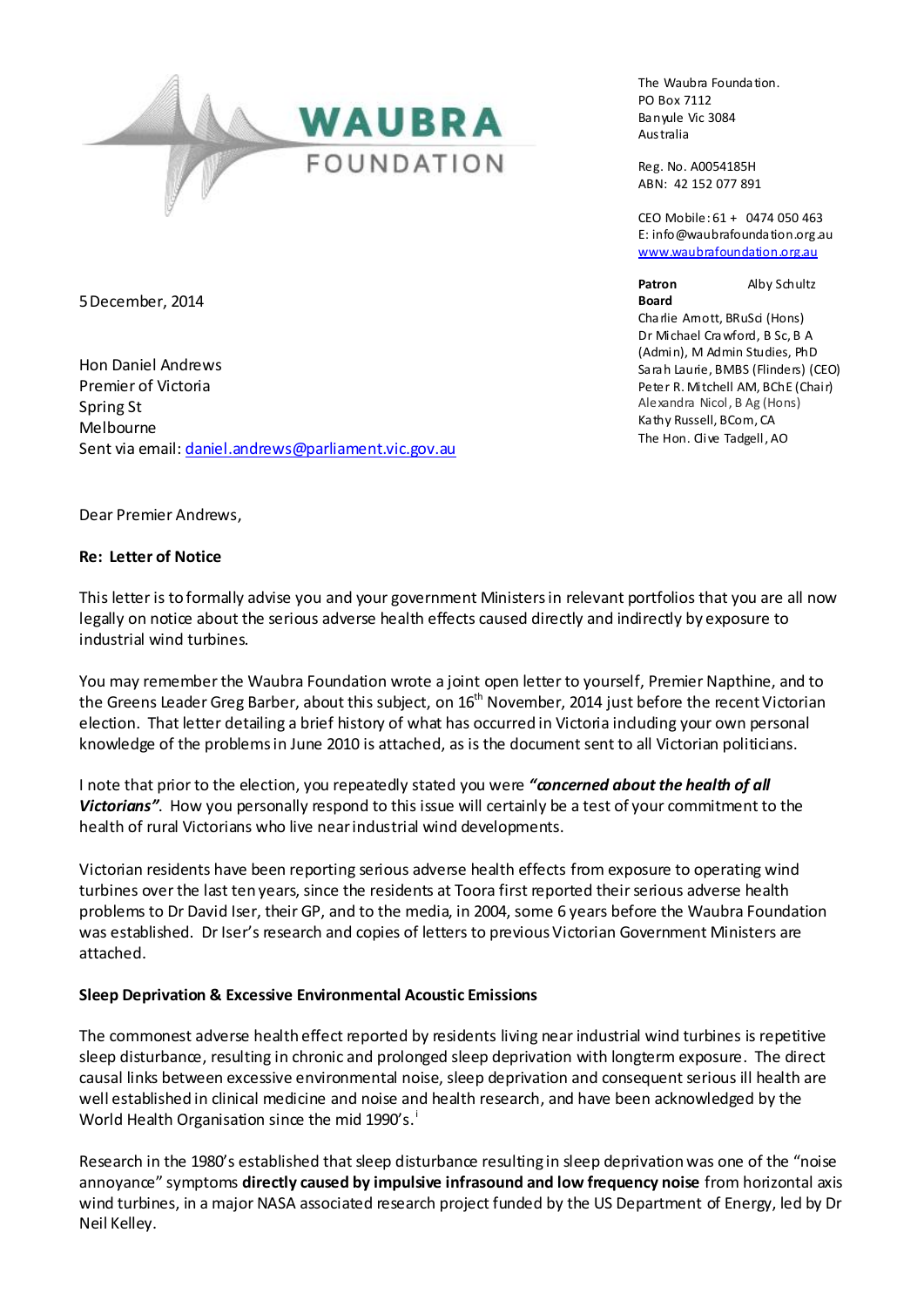The Kelley field and laboratory research reported to the American Wind Energy Association in 1987 resulted in major changes to the design of horizontal axis wind turbines from downwind to upwind bladed, and to a single central tower in order to minimize the generation of excessive levels of those sound frequencies, because of the known adverse health effects. Further details of this research are available in our Explicit Warning Notice, also attached.

## **Sleep Deprivation, Torture, and the Australian Criminal Code Act 1995**

Prolonged sleep deprivation is specifically acknowledged as a method of torture by the UN Committee against Torture, who have stated that:

*"The Committee against Torture (CAT) has noted that sleep deprivation used for prolonged periods constitutes a breach of the CAT, and is primarily used to break down the will of the detainee. Sleep deprivation can cause impaired memory and cognitive functioning, decreased short term memory, speech impairment, hallucinations, psychosis, lowered immunity, headaches, high blood pressure, cardiovascular disease, stress, anxiety and depression."*

The Commonwealth Criminal Code Act 1995 as amended in 2010, specifically prohibits torture, or acquie scing to torture. Our recent public statement details the relevant legislative provisions, and the consequences for any public official who commits acts of torture, or who allows it to occur, or to continue, despite being personally advised of it. That public statement is attached.

### **Recent Australian Acoustic and Health Field Research**

- Dr Bob Thorne (2012,  $\mathbb{I}$  updated in 2014  $\mathbb{I}$ ) detailed serious adverse health impacts from residents from the Cape Bridgewater and Waubra wind developments, together with measured acoustic exposures at those locations. Sleep deprivation, poor sleep quality, and indicators of severe mental health problems were identified in these residents. Comparison of these results with normal population data revealed the self assessed health parameters to be *worse than hospital inpatients* – usually acknowledged as the sickest in any population. This important research was not included in the 2014 NHMRC Systematic Literature Review as it was released a month after the cut off date of September  $2012.$  iv
- Emeritus Professor Colin Hansen of Adelaide University has found that there is excessive low frequency noise measured at the Waterloo wind development out to 8.7km from 3 MW wind turbines and that the existing noise standards cannot protect health, because the averaging methods used hide the peaks of sound energy which are well known to have an adverse impact on sleep.  $^{\circ}$
- Mr Les Huson's acoustic survey work at the Macarthur Wind Development in Western Victoria and exploratory work into the measurement of infrasound using pressure change sensors has found that the symptoms of "pressure bolts" to the back of the head described by one resident correlated with measured peaks of pressure changes from the Macarthur Wind Turbines, which were ten times the levels of pressure changes shown to cause nuisance from another noise source.  $W$
- Mr Steven Cooper's acoustic survey at Cape Bridgewater is about to be publicly released, and is currently in the hands of the residents who took part in the collaborative study. Pacific Hydro, to its credit, have not only commissioned this work but have also committed to release the document publicly. Preliminary results demonstrate that the current methodology suggested by the NZ wind turbine noise standards and specified in Planning Permits to assess wind turbine noise are "useless" at providing protection to neighbouring residents. <sup>vii</sup>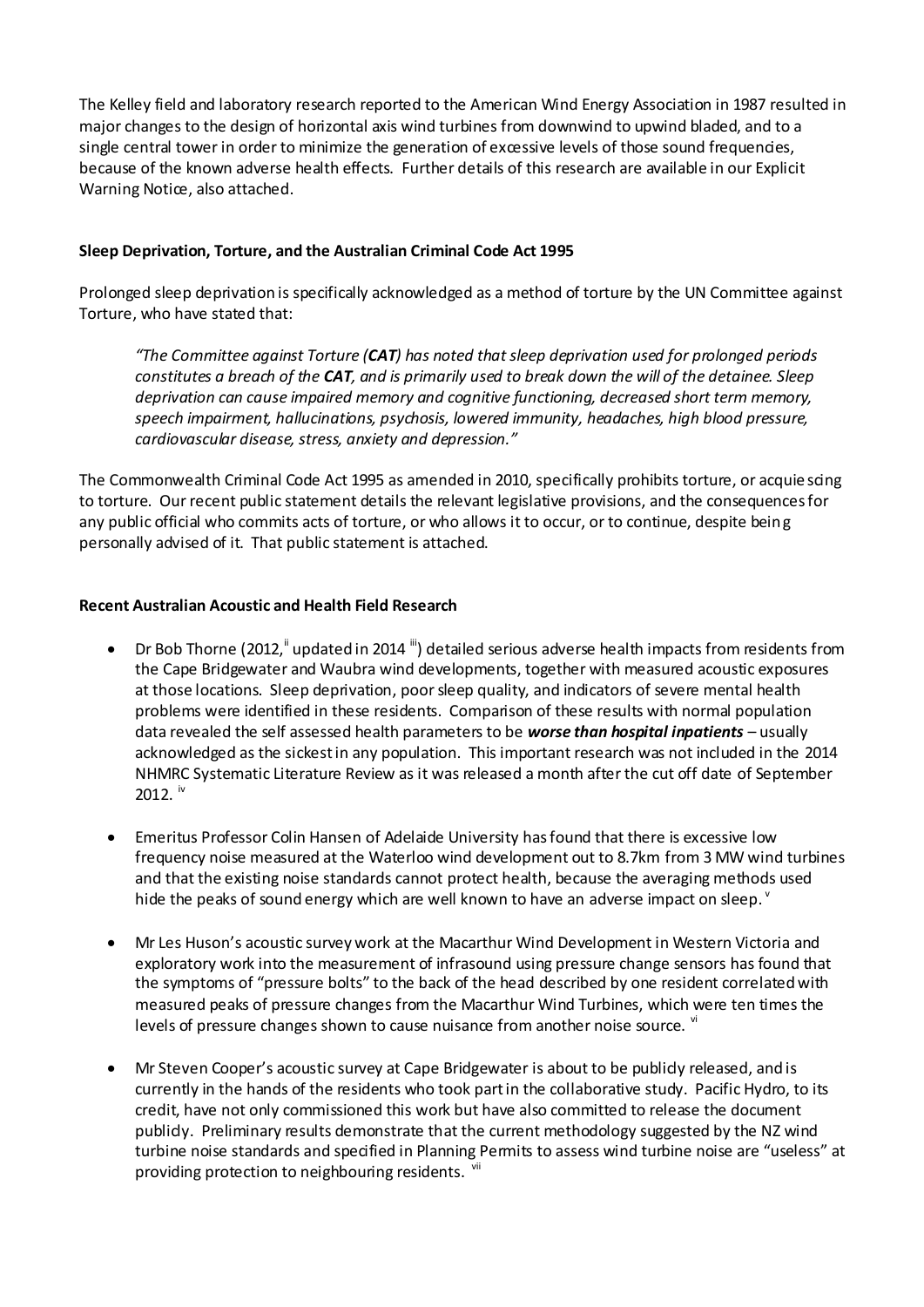#### **Federal Senate Inquiry into Wind Turbines**

The upcoming Federal Senate inquiry will be investigating the way various government agencies and departments at various levels of government have combined to **ensure** the ongoing systematic regulatory failure of the wind industry, which has resulted in serious and predictable harm to human health, as well as multiple wind developments operating and receiving renewable energy certificates whilst there are serious concerns about whether or not they are compliant with even the incompetent terms of their planning permit. The last ten years in Victoria provide many examples of this systematic regulatory failure, as well as the serious harm to human health.

# **Potential Exposure to Litigation for the Victorian Government & Taxpayers**

There are numerous examples of regulatory failure of the wind industry, some of which have been publicly exposed for some time, which may eventually result in successful litigation against the Victorian government. These indude:

- Failure of the Victorian Health Department to investigate or to commission properly conducted independent research, despite medical officers working for the Department of Health publicly acknowledging the existence of health problems in 2011, and despite being specifically requested many times to investigate, including by local government (Pyrenees Shire Council) as well as severely affected residents and health practitioners in addition to the Waubra Foundation.
- Failure of the Victorian Planning Department to properly monitor compliance with planning permit conditions and enforcement of noise pollution regulation at numerous wind developments.
- Failure of successive Victorian Governments to adopt state wind turbine noise pollution regulations and standards, which protect the public.
- Failure to identify and properly manage the serious conflicts of interest between the wind industry and acousticians working to promote the wind industry's commercial interests, and the planning, health and noise pollution regulatory authorities.
- Failure to take notice of independent acoustic advice and relevant independent scientific research.
- Implementing changes to Victorian Planning regulations (via VC 113) which will enable increased damage to health to many more residents, despite being specifically aware of the peer reviewed published research demonstrating that more powerful wind turbines will predictably cause more "noise annoyance" symptoms for residents out to greater distances

Premier, if you and your government are genuinely interested in protecting the health of ALL Victorians, you and your advisers will quickly understand that your pre election wind turbine policy is not consistent with this goal. You will also realize the risks of continuing to ignore the evidence of serious harm to the health of too many Victorians from excessive environmental noise and vibration from wind turbines, as well as a variety of other sources. We are happy to work with you and your Ministers to improve the current unacceptable situation where vulnerable Victorians are being driven out of their homes or stay to be subjected to what they and others around the world describe as torture from prolonged sleep deprivation and other symptoms.

Yours sincerely

Ildani

Sarah Laurie, CEO, Waubra Foundation